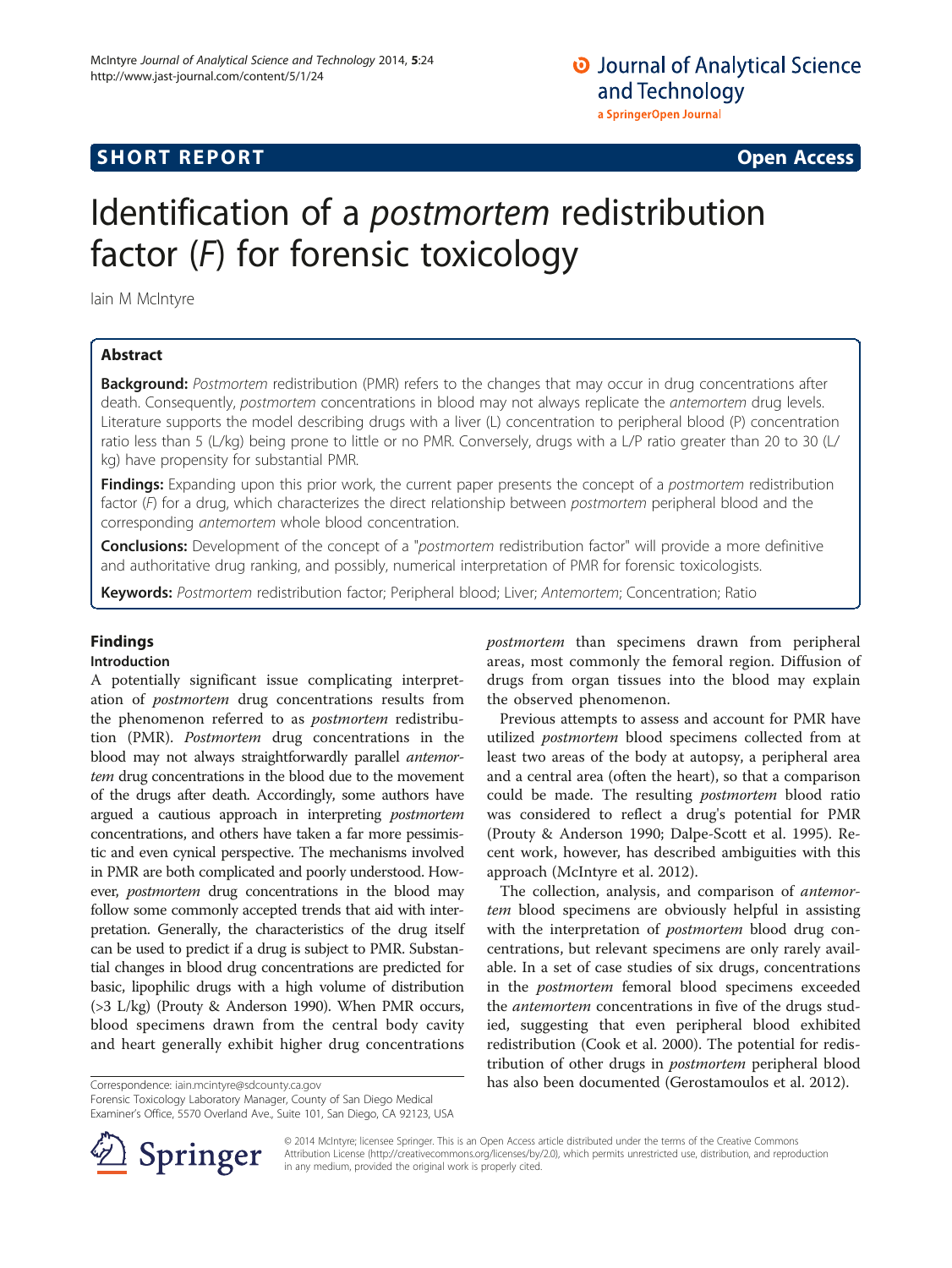<span id="page-1-0"></span>The liver (L) to peripheral blood (P) ratio has been proposed as a more dependable marker for PMR, with ratios less than 5 (L/kg) indicating little to no propensity towards PMR, and ratios exceeding 20 to 30 (L/kg) indicative of a propensity for substantial PMR (McIntyre et al. [2012](#page-2-0)). A number of reports elaborating on, and supporting, this model have now been published (McIntyre & Mallett [2012](#page-2-0); McIntyre & Meyer Escott [2012](#page-2-0); McIntyre & Anderson [2012](#page-2-0); McIntyre et al. [2013a](#page-2-0); McIntyre et al. [2013b\)](#page-2-0). Furthermore, a direct correlation between the *postmortem* peripheral blood and corresponding antemortem concentration - by consideration of the L/P ratio - has been expressed (McIntyre et al. [2013c\)](#page-2-0). The report, describing methamphetamine cases, found that the postmortem peripheral blood concentrations were approximately 1.5 times higher than the corresponding concentrations attained in whole blood specimens collected before death. Given that the L/P ratios for methamphetamine had been confirmed to be approximately 6 (L/kg), it was then projected that drugs exhibiting L/P ratios between 5 and 10 (L/kg) would theoretically yield postmortem peripheral blood concentrations up to twice the corresponding antemortem concentrations - a measure of PMR potential. It was further hypothesized that L/P ratios ranging from 10 to 20 (L/ kg) would demonstrate greater potential for PMR with postmortem peripheral blood concentrations 2 to 3 times that of the corresponding antemortem levels and consequently even higher L/P ratios indicative of even greater potential for PMR.

The current document sets out to expound upon this L/P model and its resultant implications by proposing the concept of a *postmortem* redistribution factor  $(F)$  for a drug. The postmortem redistribution factor has been defined as a factor that characterizes the direct relationship between a drug's *postmortem* peripheral blood and the corresponding *antemortem* (AM) whole blood concentration.

#### Hypothesis

Equation 1 presents the proposed relationship between the antemortem whole blood concentration of a compound and the corresponding *postmortem* peripheral blood concentration:

$$
AM = P/F
$$
 (1)

where AM = *antemortem* whole blood concentration,  $P = postmortem$  peripheral blood concentration, and  $F =$ postmortem redistribution factor.

Rearrangement of Equation 1 gives

$$
F = P/AM \tag{2}
$$

Thus, an example of an experimental (or actual)  $F$ could be determined for a drug where both the postmortem peripheral blood and antemortem whole blood drug concentrations have been determined in the same individual (assuming an insignificant delay between the collection of the antemortem blood and the time of death).

#### Discussion

Considering the methamphetamine data (McIntyre et al. [2013c\)](#page-2-0), an experimental (actual)  $F$  for methamphetamine of 1.5 is predicted - postmortem peripheral blood concentrations being 1.5 times (on average) greater than the corresponding antemortem concentrations.

A related approach to assess potential for PMR has also recently been described (Launiainen & Ojanpera [2013](#page-2-0)). This study presented data for 129 drugs comparing postmortem femoral blood concentrations to therapeutic plasma concentrations to describe drugs' propensity for PMR. This study analyzed a large number of cases where median postmortem drug concentrations were compared with estimations of the therapeutic concentrations. These authors projected a similar ratio for methamphetamine of 1.8. Although these data represent a practical attempt to describe PMR, it is conceivable that the determination of an F value from analytically determined postmortem data (such as the unique drug L/P ratio) may well produce more consistently accurate estimates.

The principal goal of these endeavors was to attempt to develop a ranking of drugs and indicate their propensity for and, subsequently, their potential extent of PMR. Until now, most efforts in interpretation have simply described PMR by an aphorism, ranging from 'the drug has not been found to exhibit PMR' to 'the drug is subject to PMR.' Such descriptions have never been particularly useful in the interpretation of *postmortem* drug concentrations, especially in relation to deducing what the drug concentration may have been at the time of death. The development of the concept of a systematically based postmortem redistribution factor will provide a more definitive and authoritative ranking and possibly numerical interpretation of PMR.

#### Competing interests

The author declares that there are no competing interests.

Received: 10 December 2013 Accepted: 5 February 2014 Published online: 12 March 2014

#### References

- Cook J, Braithwaite RA, Hale KA (2000) Estimating antemortem drug concentrations from postmortem blood samples: the influence of postmortem redistribution. J Clin Path 53:282–285
- Dalpe-Scott M, Degouffe M, Garbutt D, Drost M (1995) A comparison of drug concentrations in postmortem cardiac and peripheral blood in 320 cases. Can Soc For Sci J 28:113–121
- Gerostamoulos D, Beyer J, Staikos V, Tayler P, Woodford N, Drummer OH (2012) The effect of the postmortem interval on the redistribution of drugs: a comparison of mortuary admission and autopsy blood specimens. Forensic Sci Med Path 8:373–379